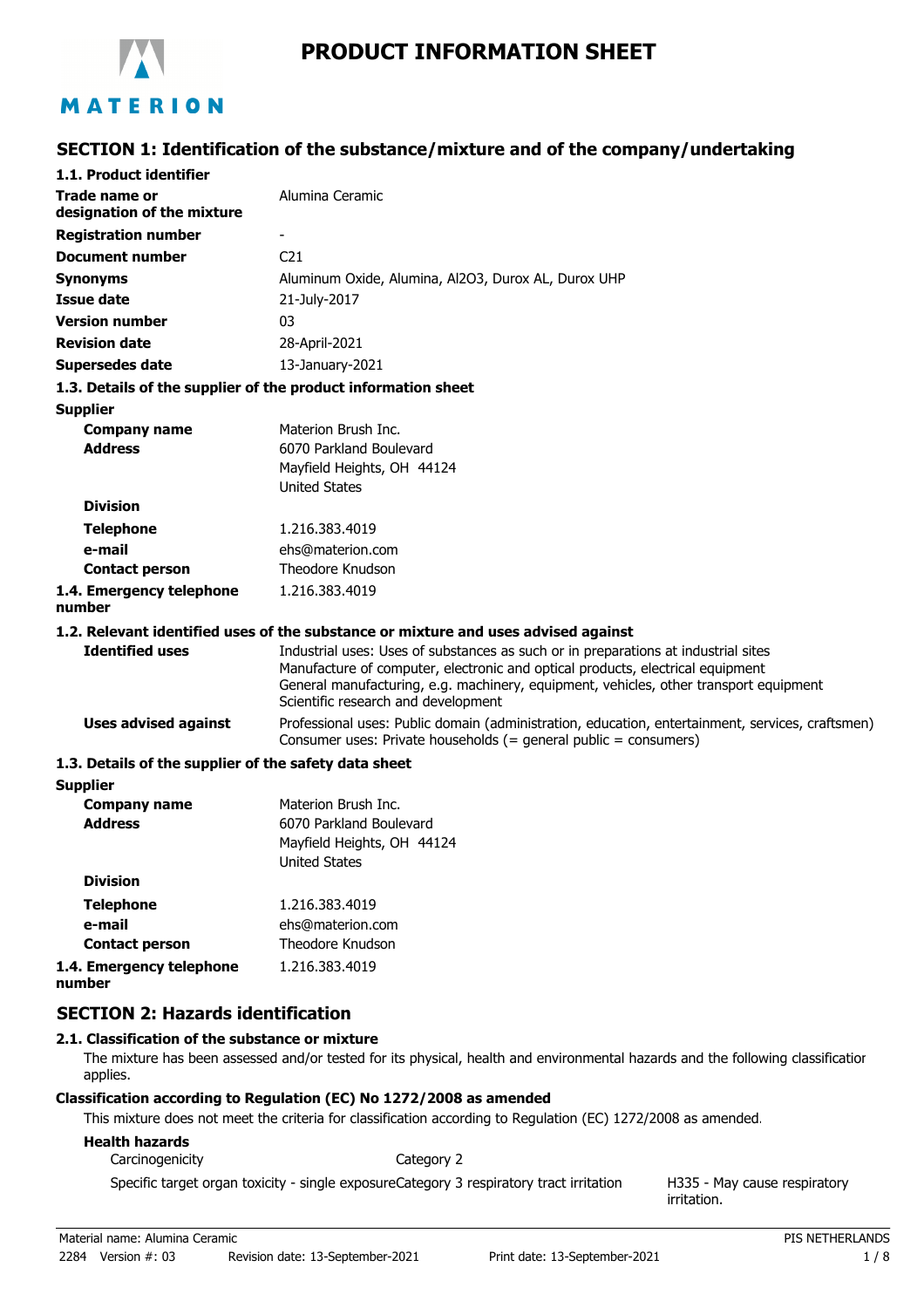**Hazard summary** Exposure to powder or dusts may be irritating to eyes, nose and throat.

**2.2. Label elements**

## **Label according to Regulation (EC) No. 1272/2008 as amended**

**Contains:** Aluminium oxide, Calcium carbonate, Kaolin, Talc

**Hazard pictograms**



| <b>Signal word</b>                | Warning                                                                                                                                                         |
|-----------------------------------|-----------------------------------------------------------------------------------------------------------------------------------------------------------------|
| <b>Hazard statements</b>          |                                                                                                                                                                 |
| H335                              | May cause respiratory irritation.                                                                                                                               |
| <b>Precautionary statements</b>   |                                                                                                                                                                 |
| <b>Prevention</b>                 |                                                                                                                                                                 |
| P <sub>261</sub>                  | Observe good industrial hygiene practices.<br>Avoid breathing dust/fume.                                                                                        |
| P <sub>271</sub>                  | Use only outdoors or in a well-ventilated area.                                                                                                                 |
| <b>Response</b>                   |                                                                                                                                                                 |
| $P304 + P340$<br>$P304 + P312$    | IF INHALED: Remove victim to fresh air and keep at rest in a position comfortable for breathing.<br>IF INHALED: Call a POISON CENTRE/doctor if you feel unwell. |
| <b>Storage</b>                    |                                                                                                                                                                 |
| P405                              | Store locked up.                                                                                                                                                |
| <b>Disposal</b>                   | Dispose of waste and residues in accordance with local authority requirements.                                                                                  |
| Supplemental label<br>information | For further information, please contact the Product Stewardship Department at $+1.800.862.4118$ .                                                               |
| 2.3. Other hazards                | None known.                                                                                                                                                     |

## **SECTION 3: Composition/information on ingredients**

**3.2. Mixtures**

#### **General information**

| <b>Chemical name</b> |                          | $\frac{1}{2}$ | No.                     | CAS-No. / EC REACH Registration No. Index No. |                          | <b>Notes</b> |
|----------------------|--------------------------|---------------|-------------------------|-----------------------------------------------|--------------------------|--------------|
| Aluminium oxide      |                          | 94 - 99,9     | 1344-28-1<br>215-691-6  | $\overline{\phantom{a}}$                      | $\overline{\phantom{a}}$ |              |
|                      | <b>Classification: -</b> |               |                         |                                               |                          |              |
| Calcium carbonate    |                          | $0 - 2$       | 1317-65-3<br>215-279-6  | -                                             | -                        |              |
|                      | <b>Classification: -</b> |               |                         |                                               |                          |              |
| Kaolin               |                          | $0 - 2$       | 1332-58-7<br>310-194-1  | $\overline{\phantom{a}}$                      | ٠                        |              |
|                      | <b>Classification: -</b> |               |                         |                                               |                          |              |
| Talc                 |                          | $0 - 2$       | 14807-96-6<br>238-877-9 | -                                             |                          |              |
|                      | <b>Classification: -</b> |               |                         |                                               |                          |              |

#### **SECTION 4: First aid measures**

| General information |
|---------------------|
|                     |

Ensure that medical personnel are aware of the material(s) involved, and take precautions to protect themselves.

#### **4.1. Description of first aid measures**

| +.1. Description or mot and measures                                   |                                                                                               |
|------------------------------------------------------------------------|-----------------------------------------------------------------------------------------------|
| <b>Inhalation</b>                                                      | Move to fresh air. Call a physician if symptoms develop or persist.                           |
| <b>Skin contact</b>                                                    | Wash off with soap and water. Get medical attention if irritation develops and persists.      |
| Eye contact                                                            | Do not rub eyes. Rinse with water. Get medical attention if irritation develops and persists. |
| <b>Ingestion</b>                                                       | Rinse mouth. Get medical attention if symptoms occur.                                         |
| 4.2. Most important<br>symptoms and effects, both<br>acute and delayed | Dusts may irritate the respiratory tract, skin and eyes.                                      |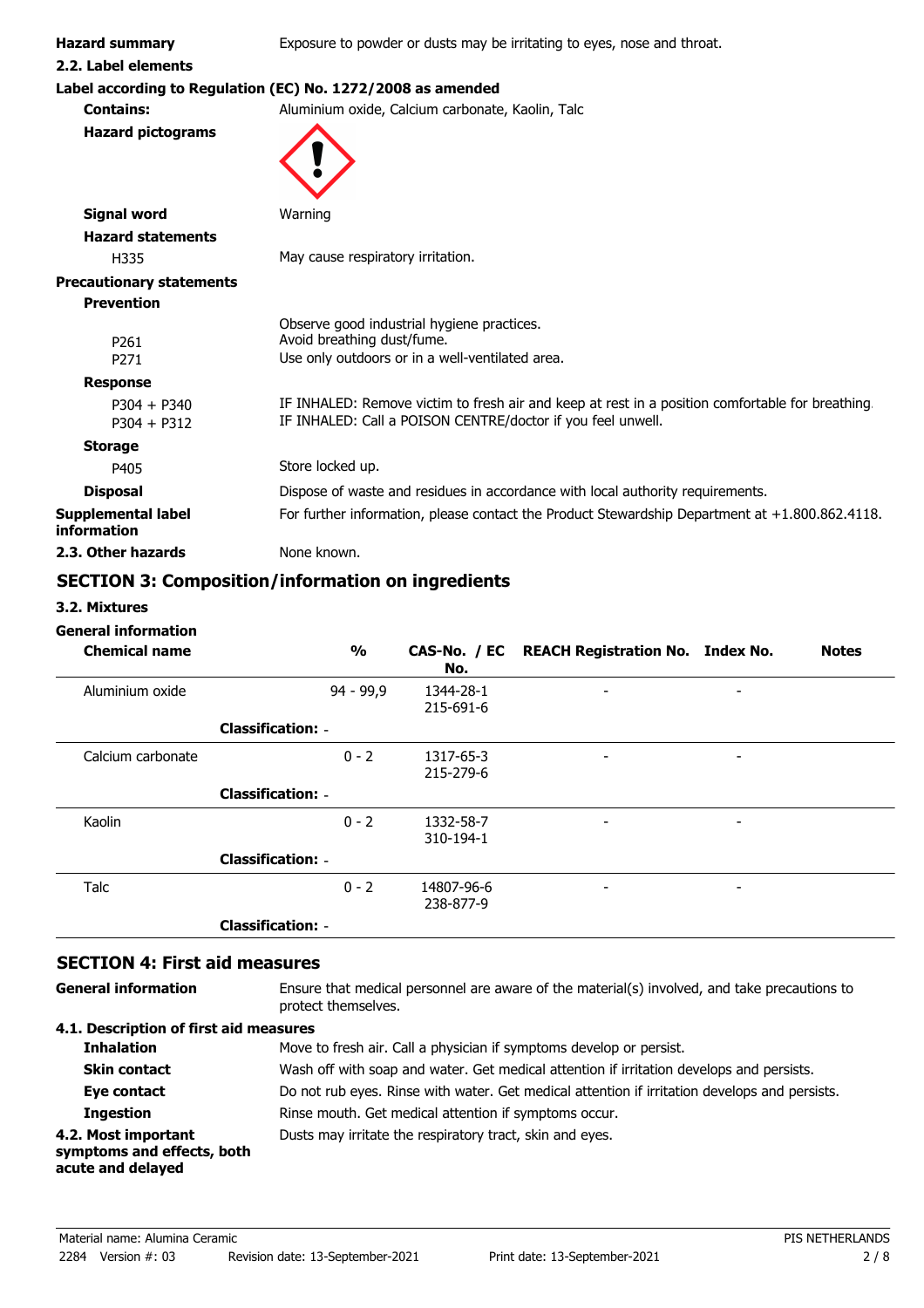#### **SECTION 5: Firefighting measures**

| <b>General fire hazards</b>                                                                | No unusual fire or explosion hazards noted.                                                   |
|--------------------------------------------------------------------------------------------|-----------------------------------------------------------------------------------------------|
| 5.1. Extinguishing media<br><b>Suitable extinguishing</b><br>media                         | Water fog. Foam. Dry chemical powder. Carbon dioxide (CO2).                                   |
| Unsuitable extinguishing<br>media                                                          | Do not use water jet as an extinguisher, as this will spread the fire.                        |
| 5.2. Special hazards arising<br>from the substance or<br>mixture                           | During fire, gases hazardous to health may be formed.                                         |
| 5.3. Advice for firefighters<br><b>Special protective</b><br>equipment for<br>firefighters | Self-contained breathing apparatus and full protective clothing must be worn in case of fire. |
| <b>Special firefighting</b><br>procedures                                                  | Move containers from fire area if you can do so without risk.                                 |
| <b>Specific methods</b>                                                                    | Use standard firefighting procedures and consider the hazards of other involved materials.    |

#### **SECTION 6: Accidental release measures**

**6.1. Personal precautions, protective equipment and emergency procedures**

| For non-emergency<br>personnel                               | Not available.                                                                                                                                                                                                   |
|--------------------------------------------------------------|------------------------------------------------------------------------------------------------------------------------------------------------------------------------------------------------------------------|
| For emergency<br>responders                                  | Keep unnecessary personnel away.                                                                                                                                                                                 |
| 6.2. Environmental<br>precautions                            | Avoid discharge into drains, water courses or onto the ground.                                                                                                                                                   |
| 6.3. Methods and material for<br>containment and cleaning up | Stop the flow of material, if this is without risk. Collect dust using a vacuum cleaner equipped with<br>HEPA filter.                                                                                            |
|                                                              | Large Spills: Wet down with water and dike for later disposal. Shovel the material into waste<br>container. Avoid the generation of dusts during clean-up. Following product recovery, flush area<br>with water. |
| 6.4. Reference to other<br>sections                          | Small Spills: Sweep up or vacuum up spillage and collect in suitable container for disposal.<br>Not available.                                                                                                   |

## **SECTION 7: Handling and storage**

| 7.1. Precautions for safe<br>handling                                          | Minimise dust generation and accumulation. Provide appropriate exhaust ventilation at places<br>where dust is formed. Avoid prolonged exposure. Practice good housekeeping. |
|--------------------------------------------------------------------------------|-----------------------------------------------------------------------------------------------------------------------------------------------------------------------------|
| 7.2. Conditions for safe<br>storage, including any<br><i>incompatibilities</i> | Store in original tightly closed container. Store in a well-ventilated place.                                                                                               |
| 7.3. Specific end use(s)                                                       | Not available.                                                                                                                                                              |

## **SECTION 8: Exposure controls/personal protection**

| 8.1. Control parameters                                                   |                                                            |                         |                  |  |
|---------------------------------------------------------------------------|------------------------------------------------------------|-------------------------|------------------|--|
| <b>Occupational exposure limits</b><br><b>Netherlands. OELs (binding)</b> |                                                            |                         |                  |  |
| <b>Components</b>                                                         | Type                                                       | <b>Value</b>            | <b>Form</b>      |  |
| Talc (CAS 14807-96-6)                                                     | <b>TWA</b>                                                 | $0.25 \,\mathrm{mq/m3}$ | Respirable dust. |  |
| <b>Biological limit values</b>                                            | No biological exposure limits noted for the ingredient(s). |                         |                  |  |
| <b>Recommended monitoring</b><br>procedures                               | Not available.                                             |                         |                  |  |
| Derived no effect levels<br>(DNELs)                                       | Not available.                                             |                         |                  |  |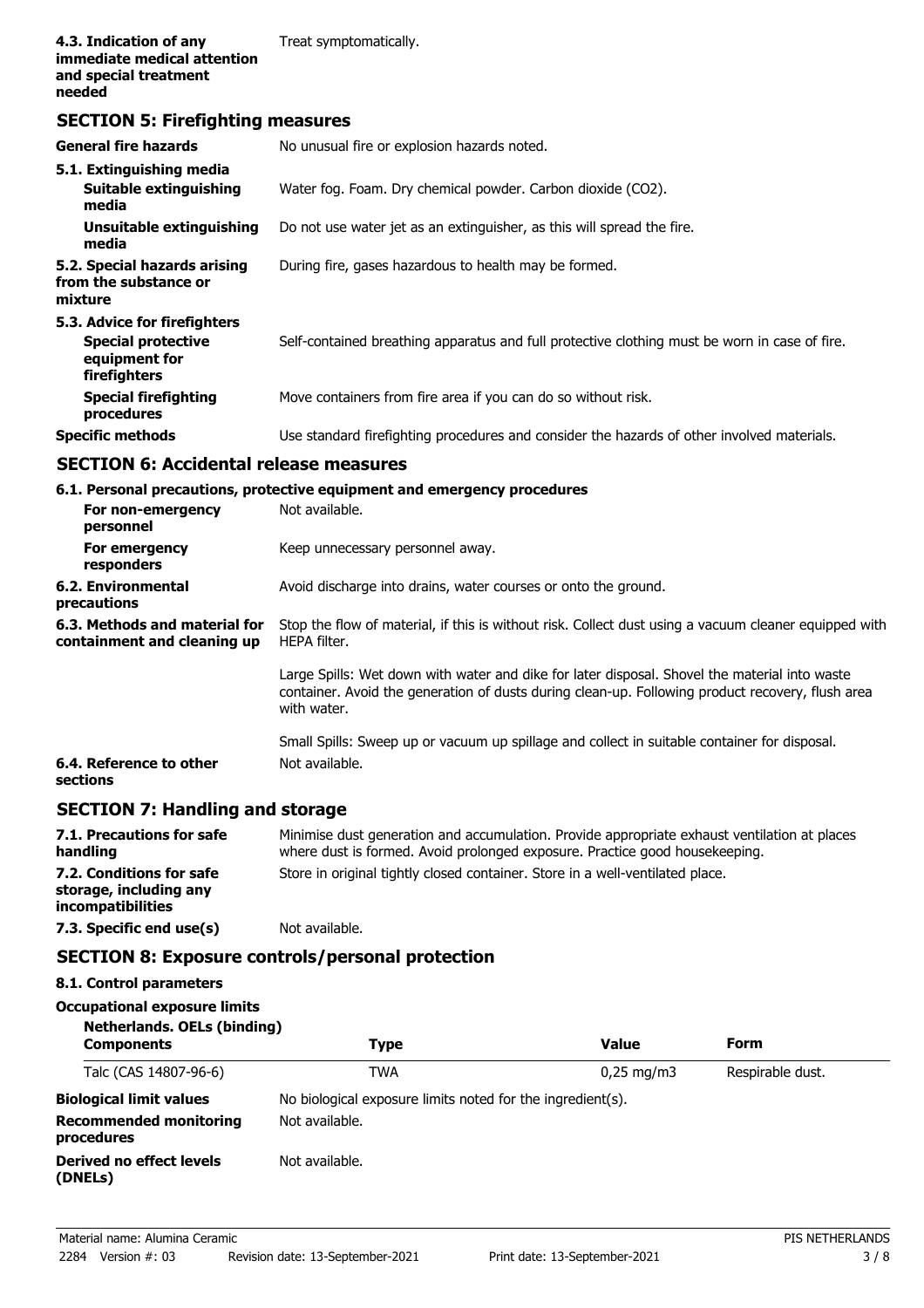| <b>Predicted no effect</b><br>concentrations (PNECs) | Not available.                                                                                                                                                                                                                                                                                                                                                                                                                                                                                                                                                                                                                                                                                                                                                                           |
|------------------------------------------------------|------------------------------------------------------------------------------------------------------------------------------------------------------------------------------------------------------------------------------------------------------------------------------------------------------------------------------------------------------------------------------------------------------------------------------------------------------------------------------------------------------------------------------------------------------------------------------------------------------------------------------------------------------------------------------------------------------------------------------------------------------------------------------------------|
| 8.2. Exposure controls                               |                                                                                                                                                                                                                                                                                                                                                                                                                                                                                                                                                                                                                                                                                                                                                                                          |
| <b>Appropriate engineering</b><br>controls           | VENTILATION: Good general ventilation (typically 10 air changes per hour) should be used.<br>Ventilation rates should be matched to conditions. If applicable, use process enclosures, local<br>exhaust ventilation, or other engineering controls to maintain airborne levels below recommended<br>exposure limits. If exposure limits have not been established, maintain airborne levels to an<br>acceptable level.                                                                                                                                                                                                                                                                                                                                                                   |
|                                                      | Whenever possible, the use of local exhaust ventilation or other engineering controls is the<br>preferred method of controlling exposure to airborne particulate. Where utilized, exhaust inlets to<br>the ventilation system must be positioned as close as possible to the source of airborne generation.<br>Avoid disruption of the airflow in the area of a local exhaust inlet by equipment such as a<br>man-cooling fan. Check ventilation equipment regularly to ensure it is functioning properly. Provide<br>training on the use and operation of ventilation to all users. Use qualified professionals to design<br>and install ventilation systems.                                                                                                                           |
|                                                      | Individual protection measures, such as personal protective equipment                                                                                                                                                                                                                                                                                                                                                                                                                                                                                                                                                                                                                                                                                                                    |
| <b>General information</b>                           | Personal protection equipment should be chosen according to the CEN standards and in discussion<br>with the supplier of the personal protective equipment.                                                                                                                                                                                                                                                                                                                                                                                                                                                                                                                                                                                                                               |
| Eye/face protection                                  | Wear approved safety glasses, goggles, face shield and/or welder's helmet when risk of eye injury<br>is present, particularly during operations that generate dust, mist or fume.                                                                                                                                                                                                                                                                                                                                                                                                                                                                                                                                                                                                        |
| <b>Skin protection</b>                               |                                                                                                                                                                                                                                                                                                                                                                                                                                                                                                                                                                                                                                                                                                                                                                                          |
| - Hand protection                                    | Wear gloves to prevent contact with particulate or solutions. Wear gloves to prevent metal cuts and<br>skin abrasions during handling.                                                                                                                                                                                                                                                                                                                                                                                                                                                                                                                                                                                                                                                   |
| - Other                                              | Protective overgarments or work clothing must be worn by persons who may become contaminated<br>with particulate during activities.                                                                                                                                                                                                                                                                                                                                                                                                                                                                                                                                                                                                                                                      |
| <b>Respiratory protection</b>                        | When airborne exposures exceed or have the potential to exceed the occupational exposure limits,<br>approved respirators must be used as specified by an Industrial Hygienist or other qualified<br>professional. Respirator users must be medically evaluated to determine if they are physically<br>capable of wearing a respirator. Quantitative and/or qualitative fit testing and respirator training<br>must be satisfactorily completed by all personnel prior to respirator use. Users of tight fitting<br>respirators must be clean shaven on those areas of the face where the respirator seal contacts the<br>face. Use pressure-demand airline respirators when performing jobs with high potential exposures<br>such as changing filters in a baghouse air cleaning device. |
| <b>Thermal hazards</b>                               | Not applicable.                                                                                                                                                                                                                                                                                                                                                                                                                                                                                                                                                                                                                                                                                                                                                                          |
| <b>Hygiene measures</b>                              | Always observe good personal hygiene measures, such as washing after handling the material and<br>before eating, drinking, and/or smoking. Routinely wash work clothing and protective equipment to<br>remove contaminants.                                                                                                                                                                                                                                                                                                                                                                                                                                                                                                                                                              |
| <b>Environmental exposure</b><br>controls            | Environmental manager must be informed of all major releases.                                                                                                                                                                                                                                                                                                                                                                                                                                                                                                                                                                                                                                                                                                                            |

## **SECTION 9: Physical and chemical properties**

## **9.1. Information on basic physical and chemical properties**

| <b>Appearance</b>                                        |                                     |
|----------------------------------------------------------|-------------------------------------|
| <b>Physical state</b>                                    | Solid.                              |
| Form                                                     | Powder. Various shapes.             |
| <b>Colour</b>                                            | White, Off-white,                   |
| Odour                                                    | Not applicable.                     |
| <b>Odour threshold</b>                                   | Not applicable.                     |
| рH                                                       | Not applicable.                     |
| Melting point/freezing point                             | 2050 °C (3722 °F) / Not applicable. |
| Initial boiling point and<br>boiling range               | 2977 °C (5390,6 °F) estimated       |
| <b>Flash point</b>                                       | Not applicable.                     |
| <b>Evaporation rate</b>                                  | Not applicable.                     |
| Flammability (solid, gas)                                | Not applicable.                     |
| Upper/lower flammability or explosive limits             |                                     |
| <b>Flammability limit - lower</b> Not applicable.<br>(%) |                                     |
| <b>Flammability limit -</b><br>upper $(%$                | Not applicable.                     |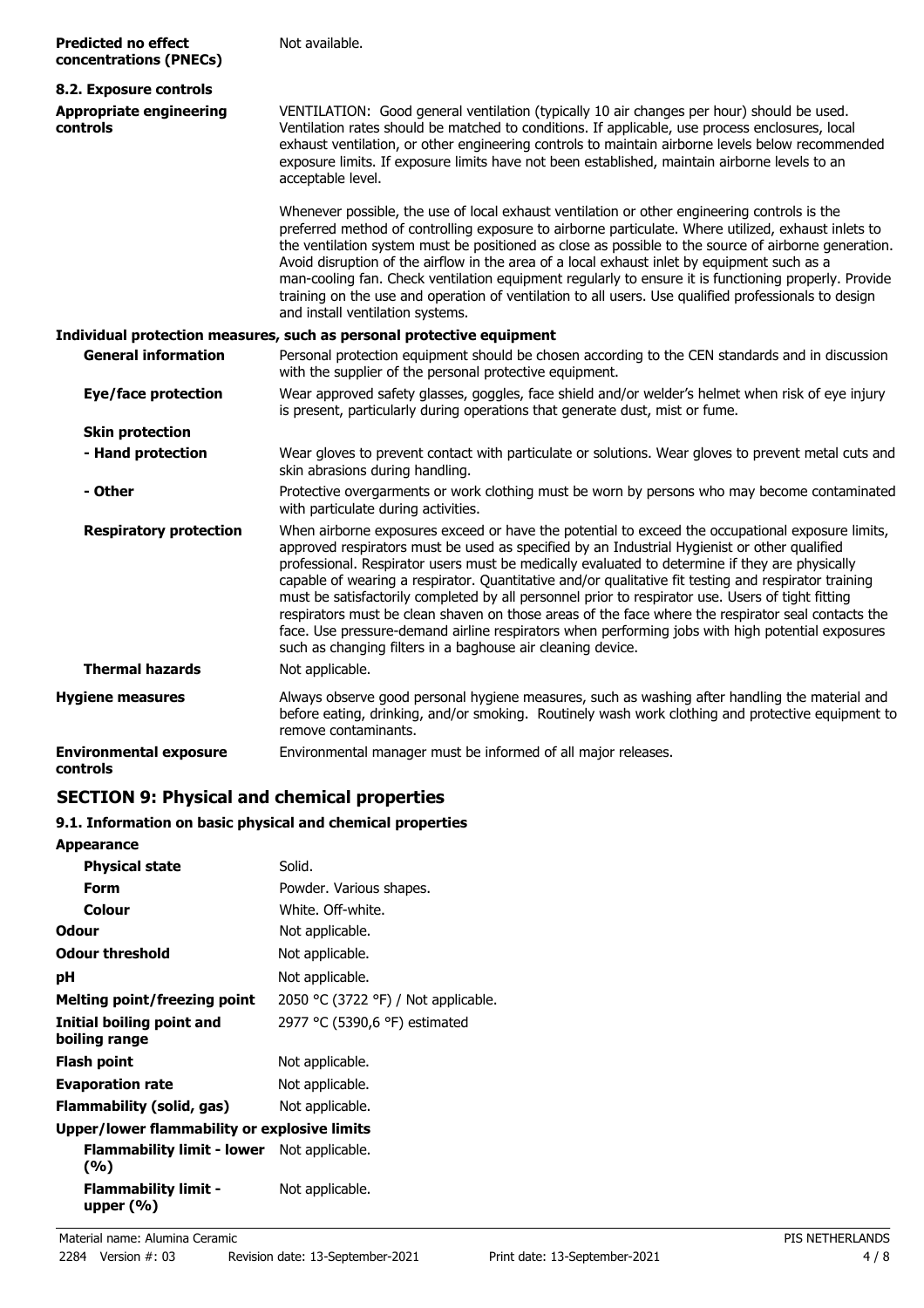| <b>Explosive limit - lower (</b><br>%)            | Not applicable.       |
|---------------------------------------------------|-----------------------|
| Explosive limit $-$ upper<br>(%)                  | Not applicable.       |
| <b>Vapour pressure</b>                            | 0,00001 hPa estimated |
| <b>Vapour density</b>                             | Not applicable.       |
| <b>Relative density</b>                           | Not applicable.       |
| Solubility(ies)                                   |                       |
| <b>Solubility (water)</b>                         | Not applicable.       |
| Solubility (other)                                | Not applicable.       |
| <b>Partition coefficient</b><br>(n-octanol/water) | Not available.        |
| <b>Auto-ignition temperature</b>                  | Not applicable.       |
| <b>Decomposition temperature</b>                  | Not applicable.       |
| <b>Viscosity</b>                                  | Not applicable.       |
| <b>Explosive properties</b>                       | Not explosive.        |
| <b>Oxidising properties</b>                       | Not oxidising.        |
| 9.2. Other information                            |                       |
| <b>Density</b>                                    | 3,93 g/cm3 estimated  |
| <b>Specific gravity</b>                           | 3,93 estimated        |
| <b>SECTION 10: Stability and reactivity</b>       |                       |

| 10.1. Reactivity                            | The product is stable and non-reactive under normal conditions of use, storage and transport. |
|---------------------------------------------|-----------------------------------------------------------------------------------------------|
| 10.2. Chemical stability                    | Material is stable under normal conditions.                                                   |
| 10.3. Possibility of hazardous<br>reactions | No dangerous reaction known under conditions of normal use.                                   |
| 10.4. Conditions to avoid                   | Contact with incompatible materials.                                                          |
| 10.5. Incompatible materials                | Acids. Chlorine.                                                                              |
| 10.6. Hazardous<br>decomposition products   | No hazardous decomposition products are known.                                                |

## **SECTION 11: Toxicological information**

| <b>General information</b>                                    | Occupational exposure to the substance or mixture may cause adverse effects.                                           |
|---------------------------------------------------------------|------------------------------------------------------------------------------------------------------------------------|
| <b>Information on likely routes of exposure</b>               |                                                                                                                        |
| <b>Inhalation</b>                                             | Dust may irritate respiratory system. Prolonged inhalation may be harmful.                                             |
| <b>Skin contact</b>                                           | Dust or powder may irritate the skin.                                                                                  |
| Eye contact                                                   | Dust may irritate the eyes.                                                                                            |
| <b>Ingestion</b>                                              | May cause discomfort if swallowed. However, ingestion is not likely to be a primary route of<br>occupational exposure. |
| <b>Symptoms</b>                                               | Dusts may irritate the respiratory tract, skin and eyes.                                                               |
| 11.1. Information on toxicological effects                    |                                                                                                                        |
| <b>Acute toxicity</b>                                         | No data available.                                                                                                     |
| <b>Skin corrosion/irritation</b>                              | Due to partial or complete lack of data the classification is not possible.                                            |
| Serious eye damage/eye<br>irritation                          | Due to partial or complete lack of data the classification is not possible.                                            |
| <b>Respiratory sensitisation</b>                              | Due to partial or complete lack of data the classification is not possible.                                            |
| <b>Skin sensitisation</b>                                     | Due to partial or complete lack of data the classification is not possible.                                            |
| <b>Germ cell mutagenicity</b>                                 | Due to partial or complete lack of data the classification is not possible.                                            |
| Carcinogenicity                                               | Due to partial or complete lack of data the classification is not possible.                                            |
| <b>IARC Monographs. Overall Evaluation of Carcinogenicity</b> |                                                                                                                        |
| Talc (CAS 14807-96-6)                                         | 2B Possibly carcinogenic to humans.<br>3 Not classifiable as to carcinogenicity to humans.                             |
| <b>Reproductive toxicity</b>                                  | Due to partial or complete lack of data the classification is not possible.                                            |
| Specific target organ toxicity<br>- single exposure           | Due to partial or complete lack of data the classification is not possible.                                            |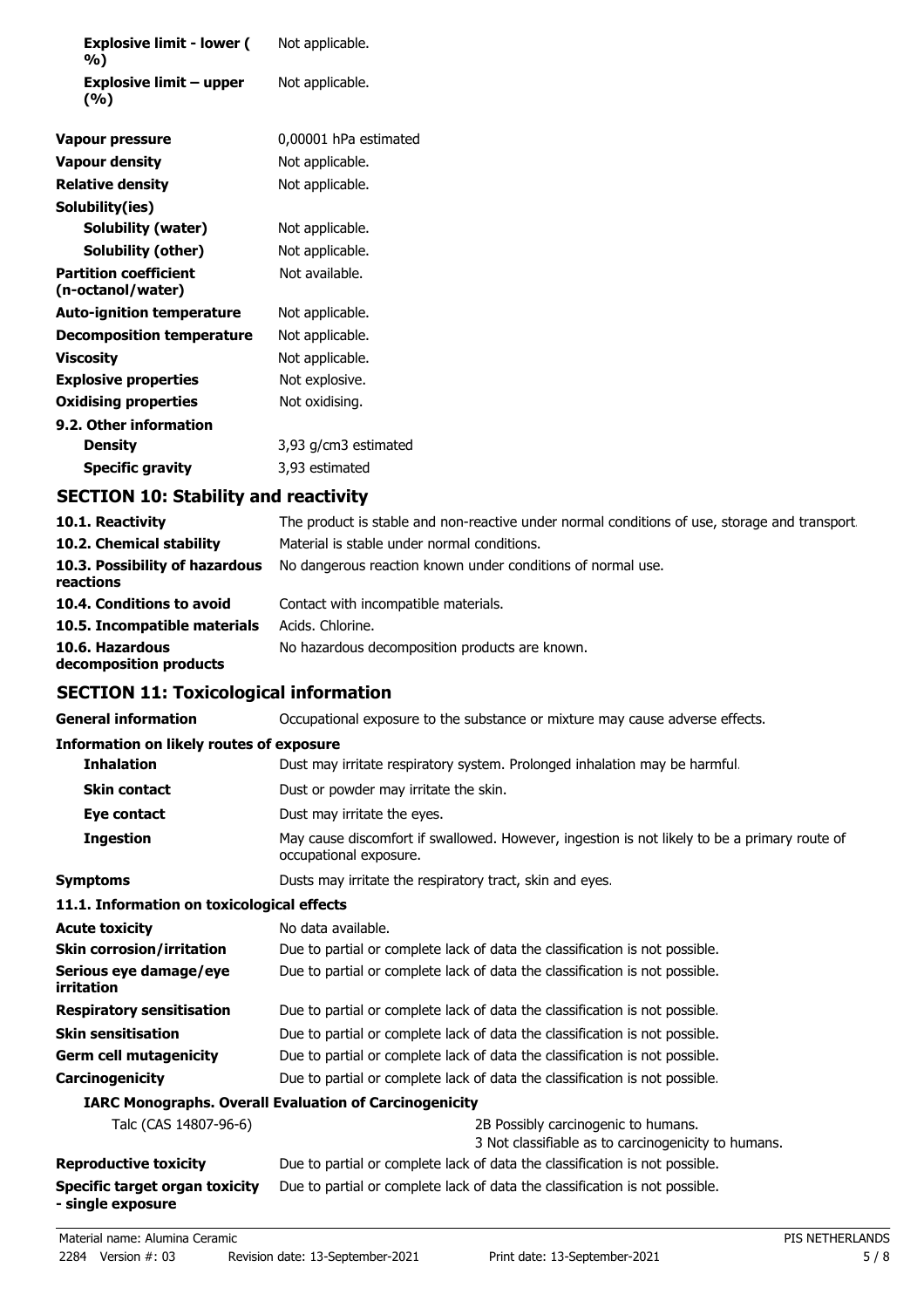| Specific target organ toxicity<br>- repeated exposure | Due to partial or complete lack of data the classification is not possible. |
|-------------------------------------------------------|-----------------------------------------------------------------------------|
| <b>Aspiration hazard</b>                              | Due to partial or complete lack of data the classification is not possible. |
| Mixture versus substance<br>information               | No information available.                                                   |
| <b>Other information</b>                              | Not available.                                                              |

## **SECTION 12: Ecological information**

| 12.1. Toxicity                                            | The product is not classified as environmentally hazardous. However, this does not exclude the<br>possibility that large or frequent spills can have a harmful or damaging effect on the environment. |
|-----------------------------------------------------------|-------------------------------------------------------------------------------------------------------------------------------------------------------------------------------------------------------|
| 12.2. Persistence and<br>degradability                    | No data is available on the degradability of this product.                                                                                                                                            |
| 12.3. Bioaccumulative<br>potential                        | No data available.                                                                                                                                                                                    |
| <b>Partition coefficient</b><br>n-octanol/water (log Kow) | Not available.                                                                                                                                                                                        |
| <b>Bioconcentration factor (BCF)</b>                      | Not available.                                                                                                                                                                                        |
| 12.4. Mobility in soil                                    | No data available.                                                                                                                                                                                    |
| 12.5. Results of PBT and<br><b>vPvB</b> assessment        | Not a PBT or vPvB substance or mixture.                                                                                                                                                               |
| 12.6. Other adverse effects                               | No other adverse environmental effects (e.g. ozone depletion, photochemical ozone creation<br>potential, endocrine disruption, global warming potential) are expected from this component.            |

## **SECTION 13: Disposal considerations**

#### **13.1. Waste treatment methods**

| <b>Residual waste</b>                  | Dispose of in accordance with local regulations. Empty containers or liners may retain some product<br>residues. This material and its container must be disposed of in a safe manner (see: Disposal<br>instructions). |
|----------------------------------------|------------------------------------------------------------------------------------------------------------------------------------------------------------------------------------------------------------------------|
| <b>Contaminated packaging</b>          | Since emptied containers may retain product residue, follow label warnings even after container is<br>emptied. Empty containers should be taken to an approved waste handling site for recycling or<br>disposal.       |
| <b>EU waste code</b>                   | The Waste code should be assigned in discussion between the user, the producer and the waste<br>disposal company.                                                                                                      |
| <b>Disposal</b><br>methods/information | Collect and reclaim or dispose in sealed containers at licensed waste disposal site.                                                                                                                                   |
| <b>Special precautions</b>             | Dispose in accordance with all applicable regulations.                                                                                                                                                                 |

#### **SECTION 14: Transport information**

#### **ADR**

14.1. - 14.6.: Not regulated as dangerous goods.

#### **RID**

14.1. - 14.6.: Not regulated as dangerous goods.

#### **ADN**

14.1. - 14.6.: Not regulated as dangerous goods.

#### **IATA**

14.1. - 14.6.: Not regulated as dangerous goods.

#### **IMDG**

14.1. - 14.6.: Not regulated as dangerous goods.

## **SECTION 15: Regulatory information**

## **15.1. Safety, health and environmental regulations/legislation specific for the substance or mixture**

## **EU regulations**

**Regulation (EC) No. 1005/2009 on substances that deplete the ozone layer, Annex I and II, as amended** Not listed.

**Regulation (EU) 2019/1021 On persistent organic pollutants (recast), as amended**

Not listed.

**Regulation (EU) No. 649/2012 concerning the export and import of dangerous chemicals, Annex I, Part 1 as amended**

Not listed.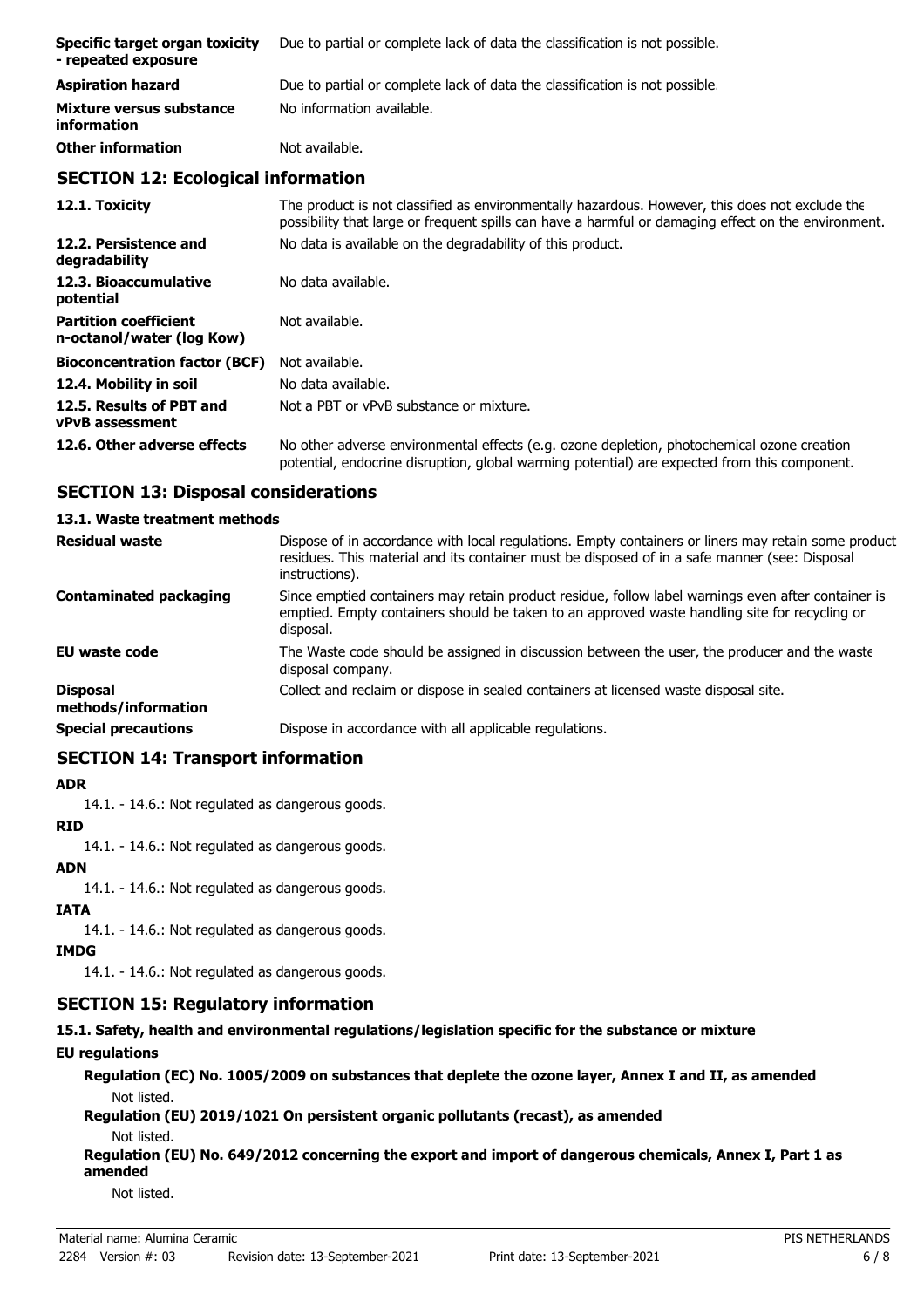| amended                                                   | Regulation (EU) No. 649/2012 concerning the export and import of dangerous chemicals, Annex I, Part 2 as  |
|-----------------------------------------------------------|-----------------------------------------------------------------------------------------------------------|
| Not listed.                                               |                                                                                                           |
| amended                                                   | Regulation (EU) No. 649/2012 concerning the export and import of dangerous chemicals, Annex I, Part 3 as  |
| Not listed.                                               |                                                                                                           |
|                                                           | Regulation (EU) No. 649/2012 concerning the export and import of dangerous chemicals, Annex V as amended  |
| Not listed.                                               |                                                                                                           |
|                                                           | Regulation (EC) No. 166/2006 Annex II Pollutant Release and Transfer Registry, as amended                 |
| Aluminium oxide (CAS 1344-28-1)<br>Kaolin (CAS 1332-58-7) |                                                                                                           |
| Talc (CAS 14807-96-6)                                     |                                                                                                           |
|                                                           | Regulation (EC) No. 1907/2006, REACH Article 59(10) Candidate List as currently published by ECHA         |
| Not listed.                                               |                                                                                                           |
| <b>Authorisations</b>                                     |                                                                                                           |
|                                                           | Regulation (EC) No. 1907/2006, REACH Annex XIV Substances subject to authorization, as amended            |
| Not listed.                                               |                                                                                                           |
| <b>Restrictions on use</b>                                |                                                                                                           |
| amended                                                   | Regulation (EC) No. 1907/2006, REACH Annex XVII Substances subject to restriction on marketing and use as |
| Not listed.<br>mutagens at work, as amended.              | Directive 2004/37/EC: on the protection of workers from the risks related to exposure to carcinogens and  |
| Not listed.                                               |                                                                                                           |
| <b>Other EU regulations</b>                               |                                                                                                           |
| Not listed.                                               | Directive 2012/18/EU on major accident hazards involving dangerous substances, as amended                 |
| <b>Other regulations</b>                                  | The product is classified and labelled in accordance with EC directives or respective national laws.      |
| <b>National regulations</b>                               | Follow national regulation for work with chemical agents.                                                 |
| Not listed.                                               | Non-exhaustive list of substances toxic for reproduction                                                  |
| SZW list of carcinogenic substances                       |                                                                                                           |
| Not listed.                                               |                                                                                                           |
| <b>SZW list of mutagenic substances</b>                   |                                                                                                           |
| Not listed.                                               |                                                                                                           |
| 15.2. Chemical safety<br>assessment                       | No Chemical Safety Assessment has been carried out.                                                       |
| <b>SECTION 16: Other information</b>                      |                                                                                                           |

| <b>List of abbreviations</b>                                                           | Not available.                                                                                                                                                                                                  |
|----------------------------------------------------------------------------------------|-----------------------------------------------------------------------------------------------------------------------------------------------------------------------------------------------------------------|
| <b>References</b>                                                                      | Not available.                                                                                                                                                                                                  |
| <b>Information on evaluation</b><br>method leading to the<br>classification of mixture | The classification for health and environmental hazards is derived by a combination of calculatior<br>methods and test data, if available.                                                                      |
| <b>Training information</b>                                                            | Follow training instructions when handling this material.                                                                                                                                                       |
| <b>Further information</b>                                                             | <b>Transportation Emergency</b><br>Call Chemtrec at:<br>International: 703.741.5970<br>Spain: 900.868.538<br>Switzerland: 0800.564.402<br>Chemtrec's toll free, mobile-enabled number in Germany – 0800 1817059 |